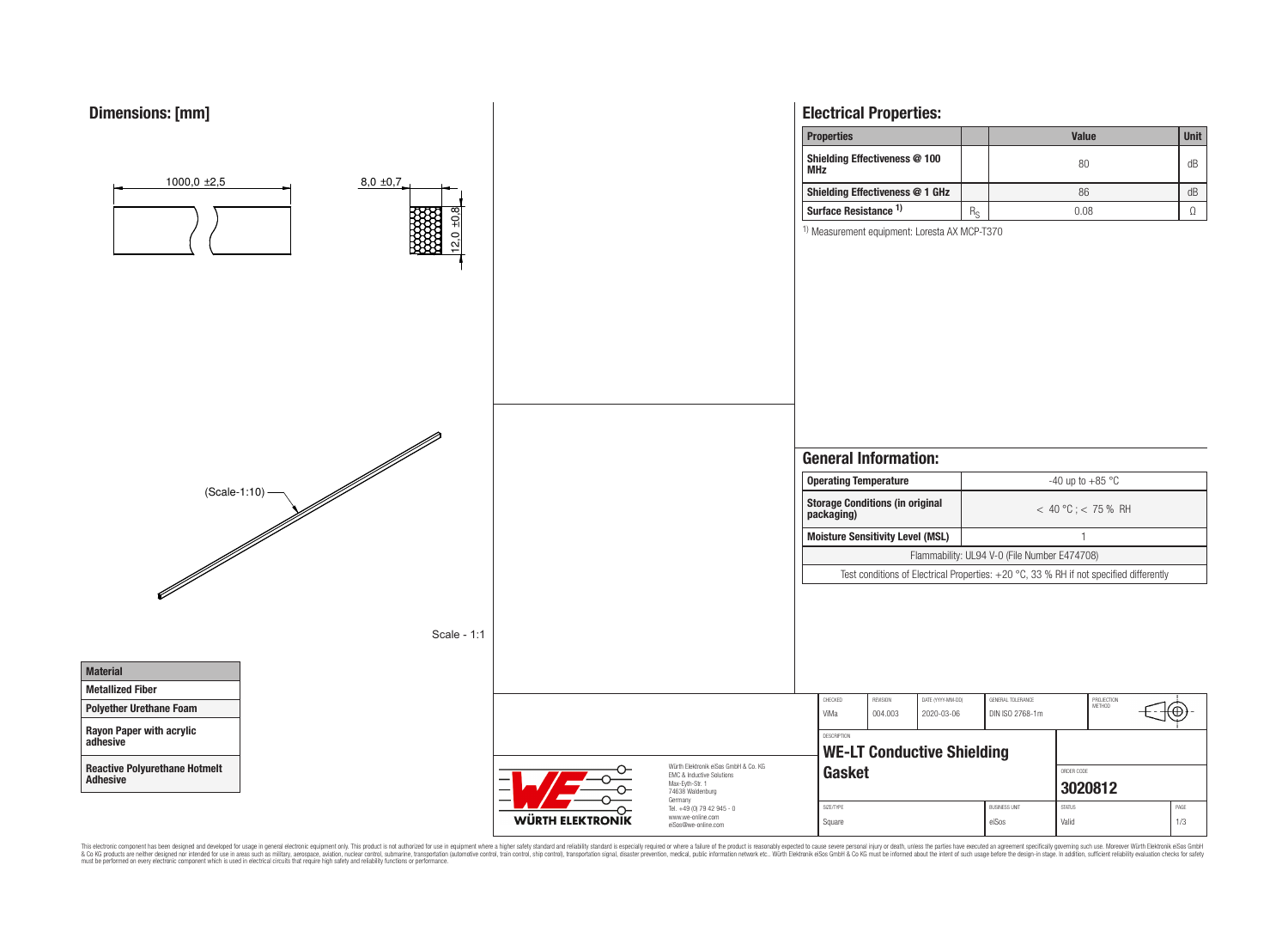



|                         |                                                                                                                                                                  | CHECKED<br>ViMa                                            | REVISION<br>004.003 | DATE (YYYY-MM-DD)<br>2020-03-06 | <b>GENERAL TOLERANCE</b><br>DIN ISO 2768-1m |                        | PROJECTION<br>METHOD | €Θ |             |
|-------------------------|------------------------------------------------------------------------------------------------------------------------------------------------------------------|------------------------------------------------------------|---------------------|---------------------------------|---------------------------------------------|------------------------|----------------------|----|-------------|
|                         | Würth Elektronik eiSos GmbH & Co. KG                                                                                                                             | DESCRIPTION<br><b>WE-LT Conductive Shielding</b><br>Gasket |                     |                                 |                                             |                        |                      |    |             |
| <b>WÜRTH ELEKTRONIK</b> | <b>EMC &amp; Inductive Solutions</b><br>Max-Evth-Str. 1<br>74638 Waldenburg<br>Germany<br>Tel. +49 (0) 79 42 945 - 0<br>www.we-online.com<br>eiSos@we-online.com |                                                            |                     |                                 |                                             | ORDER CODE<br>3020812  |                      |    |             |
|                         |                                                                                                                                                                  | SIZE/TYPE<br>Square                                        |                     |                                 | <b>BUSINESS UNIT</b><br>eiSos               | <b>STATUS</b><br>Valid |                      |    | PAGE<br>2/3 |

This electronic component has been designed and developed for usage in general electronic equipment only. This product is not authorized for subserved requipment where a higher selection equipment where a higher selection